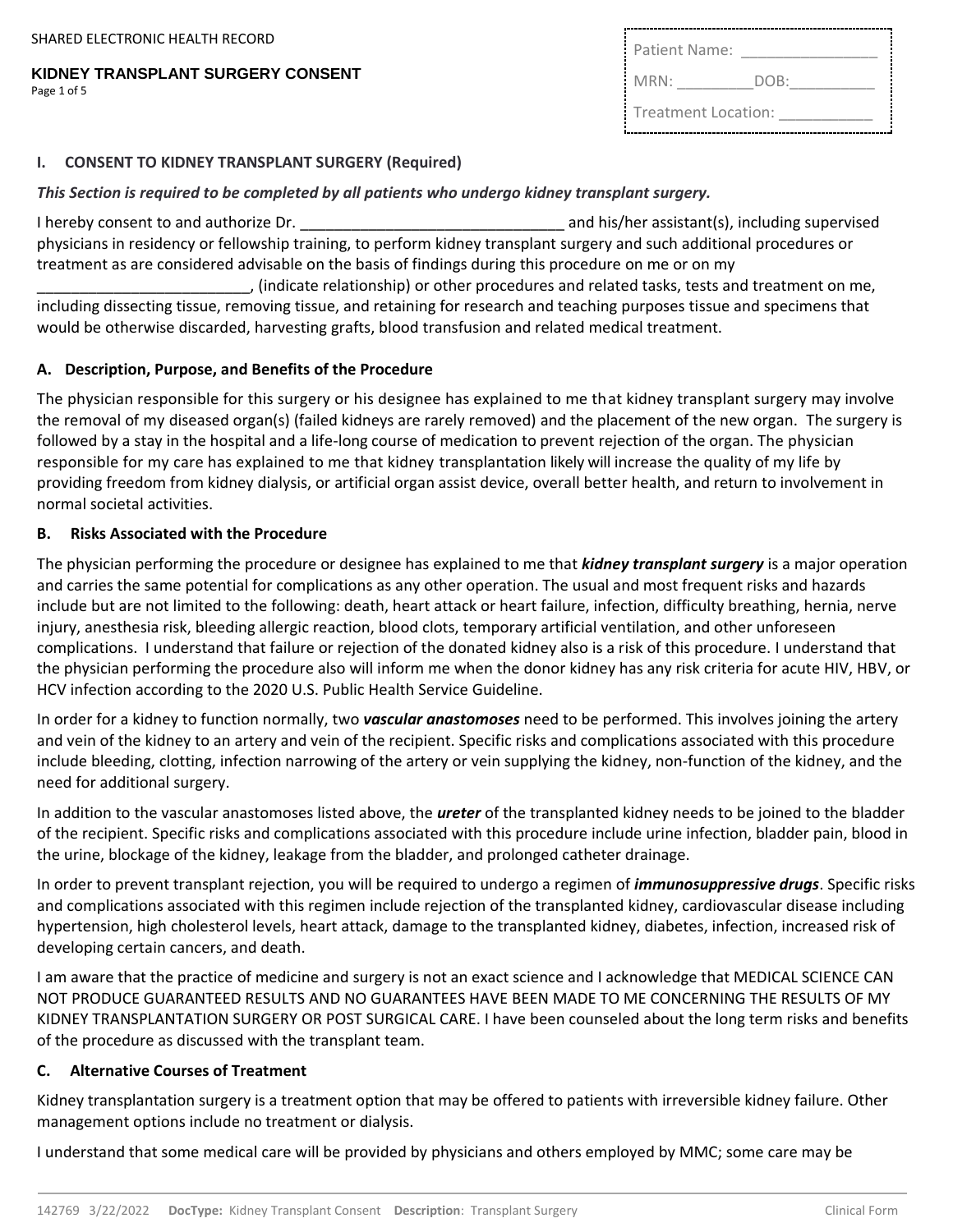**KIDNEY TRANSPLANT SURGERY CONSENT** Page 2 of 5

| Patient Name:       |      |
|---------------------|------|
| MRN:                | DOB: |
| Treatment Location: |      |

provided by physicians in their own private practice. Anesthesiology, radiology, pathology services, and many other medical specialty services are provided by physicians and other clinicians who are not employed by MMC but are authorized to provide care at the hospital as members of their own private practices. My primary care physician and my treating physicians can explain on request my options for selecting treating physicians at MMC or another facility. I understand that MMC is a teaching hospital and authorized physicians and trainees may observe or assist in diagnosis and treatment. Images may be made to share with consulting physicians or for research and teaching while using reasonable efforts to avoid identifying me. ❑ **DO NOT make images of me for teaching or research.**

**Blood Products.** I understand that the transfusion of blood components (red cells, plasma, platelets, cryoprecipitate) may be necessary or appropriate as part of my care, or to treat conditions arising during this hospital stay. Mild reactions such as fever and hives are quite common. Despite testing, the risk of an extremely rare but serious reaction or infection exists, including HIV, Hepatitis, lung injury, and death. Under some clinical situations and with appropriate planning, alternatives to transfusion may be considered. Additional discussion of the risks and alternatives has been offered. I hereby consent to surgery, treatment, **AND** Blood Products **UNLESS** the "DECLINE Blood Products" box is checked below.

### ❑ **DECLINE Blood Products**

**Company Representative.** I have been informed that a company representative may observe the procedure to provide technical information or gain knowledge useful in the development of medical devices. The representative will not "scrub" or use devices but will have minimal information about me. I hereby consent to the presence of the representative UNLESS the "Decline Representative presence" box is checked below. ❑ **DECLINE Representative presence** 

| Date | Time AM   PM                                                  | Signature $\Box$ Patient $\Box$ Parent $\Box$ Guardian $\Box$ Authorized Representative                             | <b>Printed Name</b> |
|------|---------------------------------------------------------------|---------------------------------------------------------------------------------------------------------------------|---------------------|
|      | If by telephone consent given by: $\Box$ Patient $\Box$ Other |                                                                                                                     | Phone number        |
|      |                                                               |                                                                                                                     |                     |
| Date | Time AM   PM                                                  | Witness Signature (For phone consent or when patient is physically unable to sign)                                  | <b>Printed Name</b> |
|      |                                                               | Interpreter for: $\Box$ Sign Language $\Box$ Foreign Language $\Box$ Other<br>Print Name or identifying information |                     |
|      |                                                               |                                                                                                                     |                     |
| Date | Time 24 Hour                                                  | Signature of Physician or Designee                                                                                  | <b>Printed Name</b> |

### ❑ **II. KDPI>85%/Expanded Criteria Donor Informed Consent (Optional)**

### *This Section is required for a patient who previously consented to be listed for a KDPI>85%/Expanded criteria donor kidney who is now being offered a KDPI>85%/Expanded criteria donor kidney.*

### **Additional Risks Associated with Acceptance of a Kidney from an Expanded Criteria Donor**

The physician responsible for this surgery or designee has explained to me that the quality of deceased donor kidneys is variable, with some lasting longer than others after transplantation. You may be interested in receiving a kidney that is expected to be less durable in order to reduce your waiting time for transplantation. The national kidney UNOS waiting list increases by several thousand each year and many individuals will die waiting for a kidney transplant. The waiting time for a deceased donor kidney is over 4 years in many areas of the country.

I understand that there are many factors that contribute to the performance of a transplanted kidney. Each deceased donor kidney receives a Kidney Donor Profile Index (KDPI) score between 0-100%. KDPI predicts how long a kidney will work after transplantation. The lower the score, the longer the kidney is expected to last while a higher score means the kidney is expected not to last as long. The score depends upon many donor factors including the donor's height, weight, history of high blood pressure, diabetes, Hepatitis B or C, cause of death, race, and donor creatinine, which is a measure of how well the kidney works. Current data indicate that the biggest change in outcomes for patients undergoing transplantation occurs when the KDPI exceeds 85%.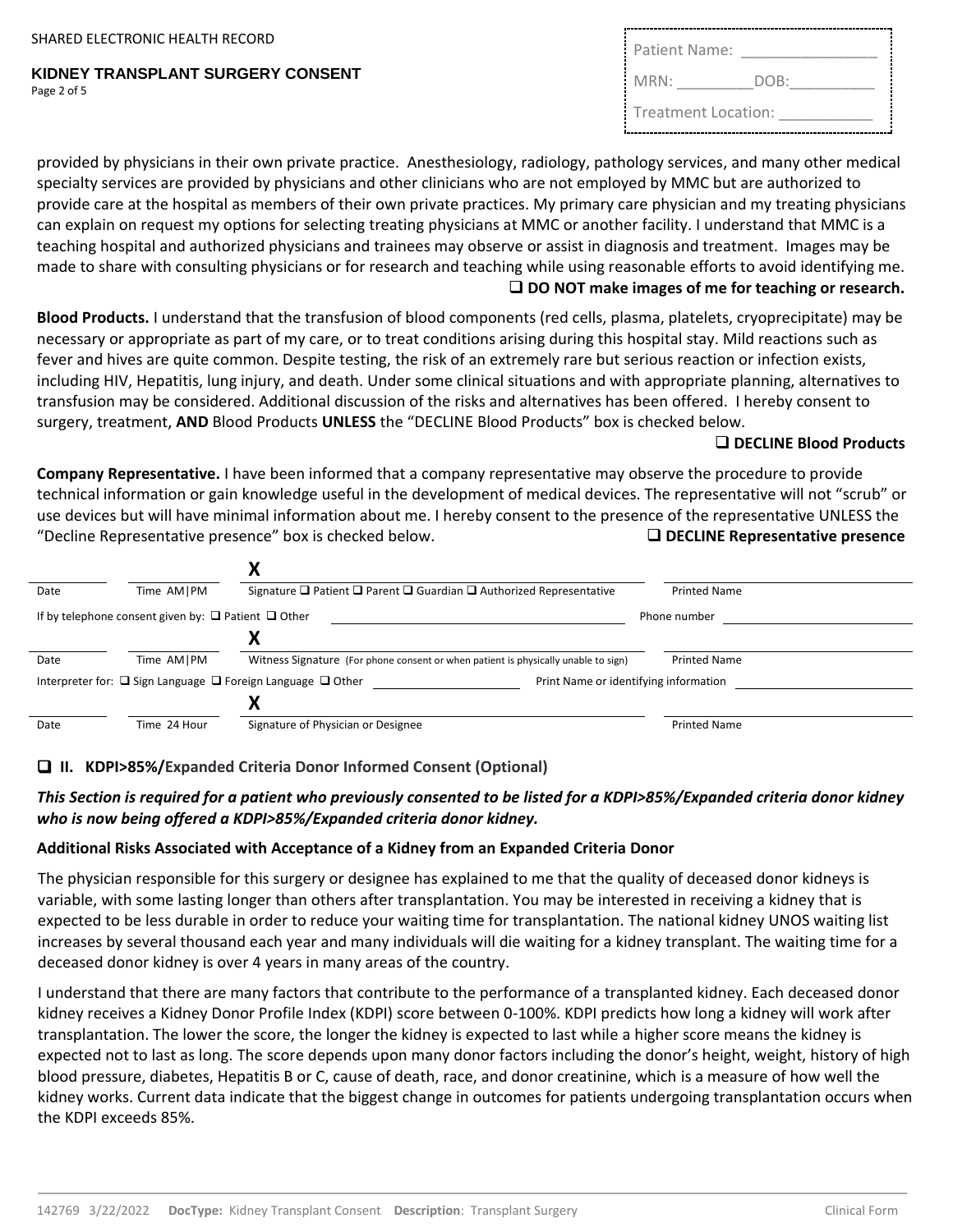#### **KIDNEY TRANSPLANT SURGERY CONSENT** Page 3 of 5

| Patient Name:       |      |
|---------------------|------|
| MRN:                | DOB: |
| Treatment Location: |      |

I further understand that I am being informed about KDPI>85% kidney transplants and being offered one of this type of kidneys because I have kidney failure, do not have a potential living kidney donor, and, given my age and overall health condition, I might receive significant benefit from a KDPI>85% kidney since it will shorten the wait time for a kidney transplant. Recent transplant study data indicate that the longer a patient receives dialysis, the poorer the transplant outcome.

If I accept a KDPI>85% kidney, I understand that I will receive the standard post-transplant care. However, I understand that I may require additional post-transplant biopsies to assess my kidney function and that long term kidney function may be less than that from a KDPI<85% kidney.

I understand that I am being offered a KDPI>85% kidney and that I can decline to receive this particular kidney without losing time accumulated on the national kidney UNOS waitlist.

I hereby consent to receive a kidney transplant with a KDPI>85%. I understand the risk of receiving this type of kidney and I acknowledge that I have had the opportunity to ask questions which were answered to my satisfaction.

| Patient or Authorized Representative Signature | AMIPM<br>Date   Time                 | <b>Witness Signature</b> |             |  |
|------------------------------------------------|--------------------------------------|--------------------------|-------------|--|
|                                                |                                      |                          | AMIPM       |  |
| Interpreter Printed Name                       | Interpreter Signature (if available) |                          | Date   Time |  |
|                                                |                                      |                          |             |  |

### ❑ **III. Pre-Operative Consent to Accept a Kidney from a Hepatitis C Positive Donor as a Hepatitis C Positive Recipient (Optional)**

This Section is required to be completed for patients who previously consented to be listed for HCV+ donor kidney and are HCV+, and who are now being offered a HCV+ kidney.

### **Additional Risks Associated with Acceptance of a Kidney from a Hepatitis C+ Donor**

The physician responsible for this surgery or designee has explained to me that approximately 5% (1 in 20) of deceased kidney donors are Hepatitis C virus (HCV) positive. The majority of patients on the national kidney UNOS waitlist for a kidney are not HCV positive. Kidneys from HCV positive donors will be only offered to HCV positive recipients. Therefore, these patients may experience significantly lower waiting times for transplantation.

I understand that the usual and most frequent risks and hazards of accepting one of these kidneys from HCV positive donors include the possibility of receiving a different strain (genotype) of the Hepatitis C virus than that which I already have since the genotype of an HCV positive donor will not be known until after transplantation. I further understand that this may influence the choice of antiviral therapy needed after kidney transplantation. I also have been informed that 5 and 10-year patient and kidney transplant survival is slightly lower in patients who receive kidney transplants from HCV positive donors; however, kidney transplant recipients from HCV positive donors live significantly longer than patients remaining on dialysis.

If I accept a HCV positive kidney, I understand that my post-transplant care will include a referral to Hepatology within the first year post-transplant for consideration of treatment once my kidney function has stabilized and my immunosuppression has been minimized.

I understand that I am being offered a HCV positive kidney, and that I can decline to receive this particular kidney without losing time accumulated on the national kidney UNOS waitlist.

I hereby consent to receive a kidney from a HCV positive donor and understand the risk of receiving a different genotype of Hepatitis C virus than that which I already have. I acknowledge that I have had the opportunity to ask questions which were answered to my satisfaction.

Patient or Authorized Representative Signature Date | Time Witness Signature Witness Signature

AM|PM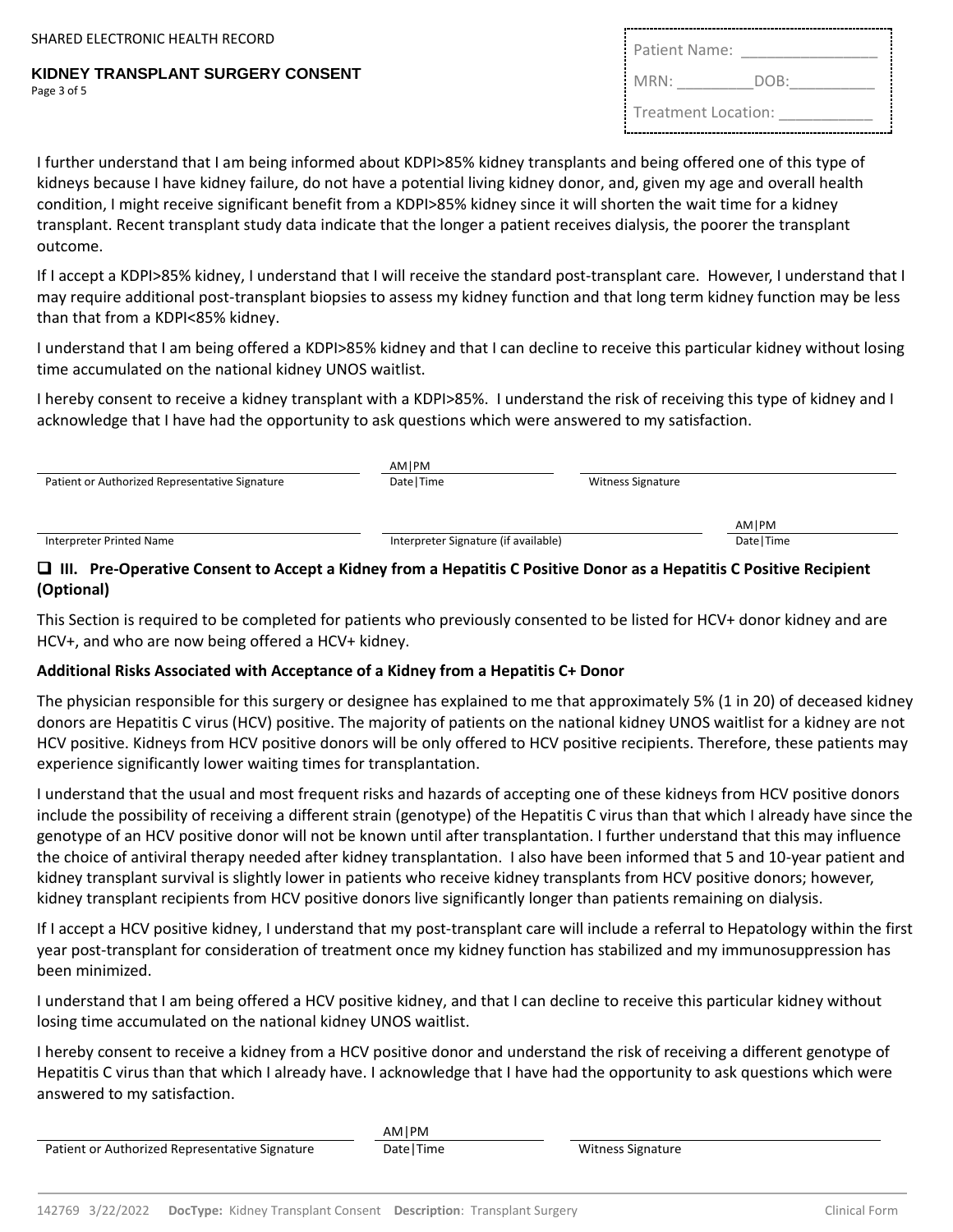SHARED ELECTRONIC HEALTH RECORD

**KIDNEY TRANSPLANT SURGERY CONSENT** Page 4 of 5

| Patient Name:       |      |
|---------------------|------|
| MRN:                | DOB: |
| Treatment Location: |      |

| Interpreter Printed Name | Interpreter Signature (if available) | Date   Time |
|--------------------------|--------------------------------------|-------------|
|                          |                                      |             |

# ❑ **IV. Pre-Operative Consent to Accept a Kidney from a Hepatitis B Core Antibody Donor (Optional)**

## *This Section is required to be completed for patients who previously consented to be listed for a HBV+ donor kidney and who now are being offered a HBV+ kidney.*

## **Additional Risks Associated with Acceptance of a Kidney from a Hepatitis B+ Donor**

The physician responsible for this surgery or designee has explained to me that the kidney is offered to me has tested positive for this virus (Hepatitis B core antibody+). I understand that my healthcare providers previously have confirmed that I have the antibody to Hepatitis B (surface antibody). The risk of contracting Hepatitis B under these circumstances has been studied and is reported to be minimal in the medical literature.

If I accept a Hepatitis B positive kidney, I understand that my post-transplant care will include laboratory testing at regular intervals post-transplantation to assess the presence of Hepatitis B in my blood. If my post-transplant Hepatitis B virus testing becomes positive, then I understand that I will be counseled and assessed by a transplant infectious disease specialist, treatment will be initiated as deemed appropriate, and the UNOS Disease Transmission Advisory Committee (DTAC) committee will be informed of my status.

I hereby consent to receive a kidney from a Hepatitis B Positive Donor. I understand the risk of receiving this type of kidney and I acknowledge that I have had the opportunity to ask questions which were answered to my satisfaction.

|                                                | AMIPM                                |                          |             |  |
|------------------------------------------------|--------------------------------------|--------------------------|-------------|--|
| Patient or Authorized Representative Signature | Date   Time                          | <b>Witness Signature</b> |             |  |
|                                                |                                      |                          |             |  |
|                                                |                                      |                          | AM   PM     |  |
| Interpreter Printed Name                       | Interpreter Signature (if available) |                          | Date   Time |  |
|                                                |                                      |                          |             |  |

# ❑ **V. Pre-Operative Consent to Accept a Kidney from a Hepatitis C Virus NAT\* Positive Donor as a Hepatitis C Virus Negative Recipient (Optional)**

# *This Section is required to be completed for patients who previously consented to be listed for HCV+ donor kidney and are HCV-, and who are now being offered a HCV+ kidney.*

I have been previously informed about and consented to be listed for a Hepatitis C virus nucleic acid testing (NAT) positive donor kidney on the kidney transplant list. NAT testing is a highly sensitive method of testing blood for the presence of this virus. I am now being offered a kidney from a deceased donor that has tested NAT positive for the Hepatitis C virus (HCV).

# **Additional Risks Associated with Acceptance of a Kidney from a Hepatitis C positive Donor.**

- I understand that if I accept an organ from a donor who tests positive for HCV, I will become infected with the HCV. Additionally, after my transplant, I will undergo sequential blood testing to detect the HCV infection. Once confirmed, I will be prescribed treatment/medications to treat the HCV infection initially for 8 weeks.
- It has been explained to me that current treatments for HCV are very effective, curing over 95% of patients.
- I am aware that there is an approximate 5% probability that I may not be cured by the treatment and the HCV can permanently damage my liver. When damage occurs, it usually takes several years to affect the liver and may cause cirrhosis. However, in rare circumstances, this damage can happen earlier and be severe enough to cause jaundice, loss of liver function leading to liver failure and possibly death.